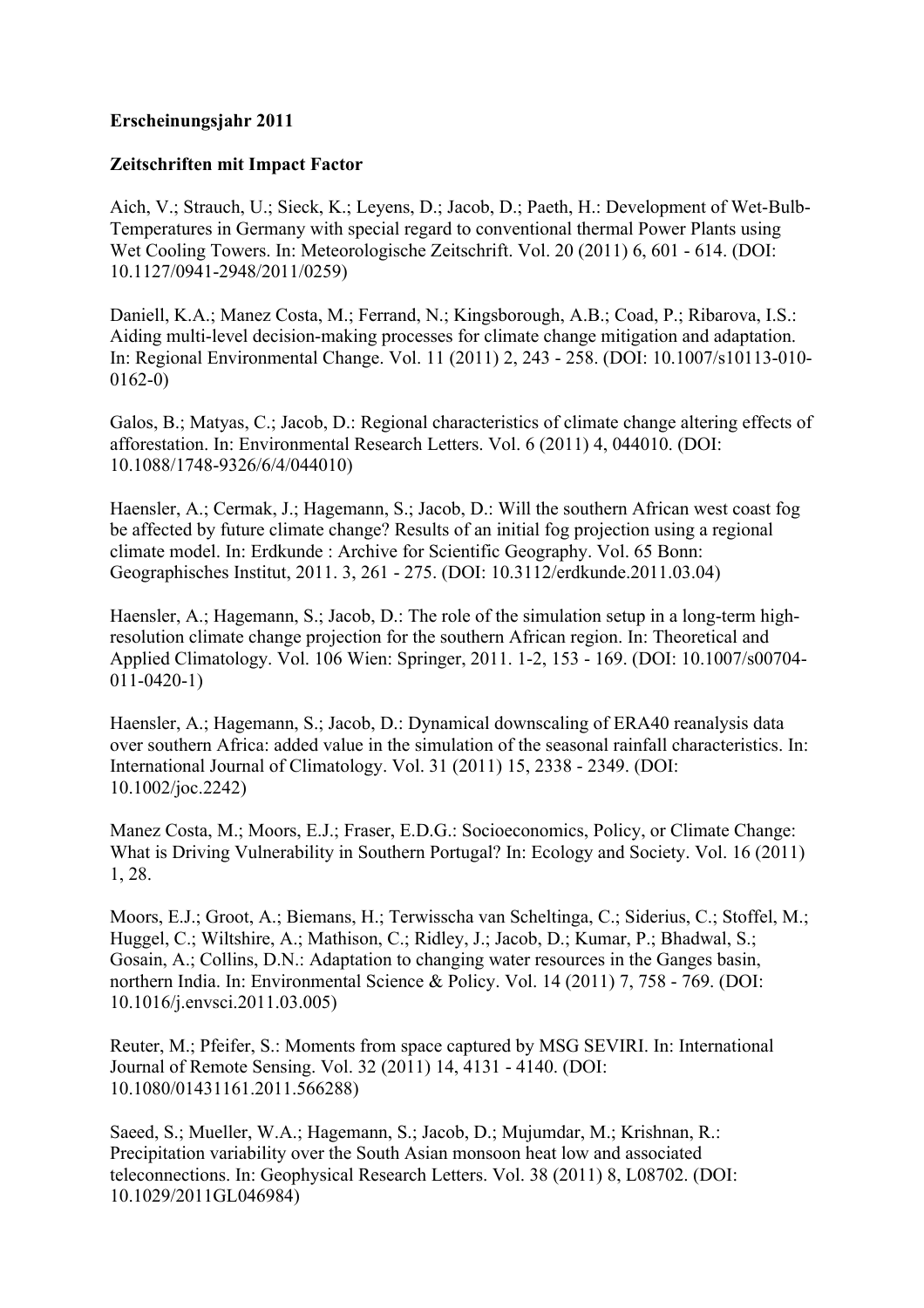Saeed, S.; Mueller, W.A.; Hagemann, S.; Jacob, D.: Circumglobal wave train and the summer monsoon over northwestern India and Pakistan: the explicit role of the surface heat low. In: Climate Dynamics. Vol. 37 (2011) 5-6, 1045 - 1060. (DOI: 10.1007/s00382-010-0888-x)

Suklitsch, M.; Gobiet, A.; Truhetz, H.; Awan, N.; K.; Goettel, H.; Jacob, D.: Error characteristics of high resolution regional climate models over the Alpine area. In: Climate Dynamics. Vol. 37 (2011) 1-2, 377 - 390. (DOI: 10.1007/s00382-010-0848-5)

Tomassini, L.; Hagemann, S.; Moseley, C.; haumann, A.; Podzun, R.; Jacob, D.: Extremes and predictability in the European pre-industrial climate of a regional climate model. In: Climate Dynamics. Vol. 36 (2011) 11-12, 2371 - 2397. (DOI: 10.1007/s00382-010-0814-2)

Tsanis, I.K.; Koutroulis, A.G.; Daliakopoulos, I.N.; Jacob, D.: Severe climate-induced water shortage and extremes in Crete. In: Climatic Change. Vol. 106 (2011) 4, 667 - 677. (DOI: 10.1007/s10584-011-0048-2)

Ulber, L.; Klimek, S.; Steinmann, H.-H.; Isselstein, J.; Groth, M.: Implementing and evaluating the effectiveness of a payment scheme for environmental services from agricultural land. In: Environmental Conservation. Vol. 38 (2011) 4, 464 - 472. (DOI: 10.1017/S0376892911000385)

Weber, T.; Quaas, J.; Raeisaenen, P.: Evaluation of the statistical cloud scheme in the ECHAM5 model using satellite data. In: Quarterly Journal of the Royal Meteorological Society B. Vol. 137 (2011) 661, 2079 - 2091. (DOI: 10.1002/qj.887)

## **Weitere Publikationen**

Bender, S.; Bowyer, P.; Schaller, M.: Role of the CSC at the implementation of decision support systems for regional transboundary flood management. In: Hamburg Messe und Congress GmbH (Hrsg.): Conference Publication, Acqua Alta 2011. Hamburg (D), 11.- 13.10.2011, 2011. o.A.. (ISBN: 978-3-941492-38-7)

Brasseur, G., I. Fischer-Bruns, D. Jacob and A. Elizalde (2011): Klimawandel und Luftqualität im Mittelmeerraum – Das Climate Service Center informiert. EMA, Mediterranes, Ausgabe 2/2011 "Innovativ in eine gemeinsame Zukunft - Umwelt und Erneuerbare Energien in der EMA-Region"

Galos, B.; Jacob, D.; Matyas, C.: Effects of Simulated Forest Cover Change on Projected Climate Change - A Case Study of Hungary . In: Acta Silvatica et Lignaria Hungarica. Vol. 7  $(2011)$  49 - 62.

Groth, M.: Anforderungen und Moeglichkeiten im Rahmen der Zertifizierung von REDD+ . In: Biodiversitaet und Klimawandel - Vernetzung der Akteure in Deutschland VIII. Vilm (D), 31. 08.-03.09.2011, 2011.

Groth, M.: Cost-effective Biodiversity Conservation: Procurement Auctions and Payment-by-Results - Kosteneffiziente Erhaltung der Artenvielfalt: Beschaffungsauktionen und ergebnisorientierte Honorierung. In: EuroChoices. Vol. 10 (2011) 2, 32 - 37. (DOI: 10.1111/j.1746-692X.2011.00190.x)